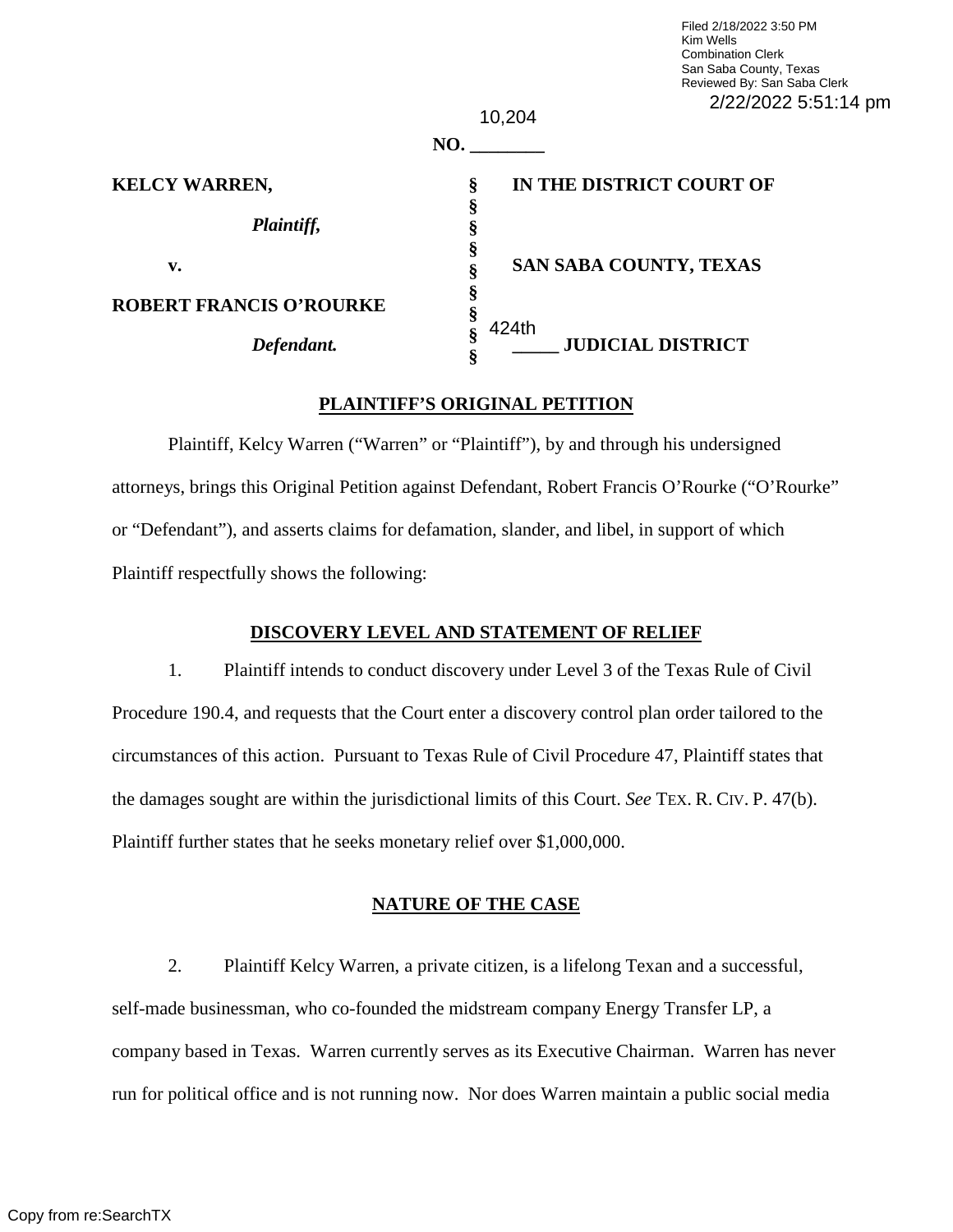profile or regularly comment publicly on political issues. Like millions of Americans around the country, Warren exercises his right to make political contributions to the campaigns of candidates whose policies he supports, including incumbent Texas Governor Greg Abbott, to whose campaigns for Governor and Attorney General, Warren has donated in every year since 2010, except 2016.

3. Defendant O'Rourke, a failed politician who lost both his 2018 race for U.S. Senate and his 2020 race for the Presidency, announced in November 2021 that he would challenge Governor Abbott in the Texas gubernatorial election this coming November. Shortly after his announcement and trailing Governor Abbott in the polls, Defendant O'Rourke began a relentless and malicious attack on Warren by accusing him of serious crimes including extortion, bribery, and corrupt influence, simply because Warren made a campaign contribution to Governor Abbott in June 2021 and is the former CEO of Energy Transfer. Within the last two months, Defendant O'Rourke has repeatedly stated, with no basis in fact whatsoever, that Warren "broke the law" and committed felonies — extortion, bribery, and corruption — when he purportedly "bought [] off" Governor Abbott "not to fix" the power grid in Texas so that Energy Transfer supposedly could make money in the event the grid failed. Warren has not spoken publicly nor sought publicity concerning the matters that are the subject of Defendant O'Rourke's baseless accusations.

4. Defendant O'Rourke intentionally, repeatedly, and widely disseminated his deliberate and defamatory falsehoods through publicly released messages on Twitter, Facebook, and other social media sites and during speaking engagements and interviews. O'Rourke intended that his malicious and baseless defamatory statements publicly humiliate Warren and discourage others from contributing to Governor Abbott's campaign. Defendant's statements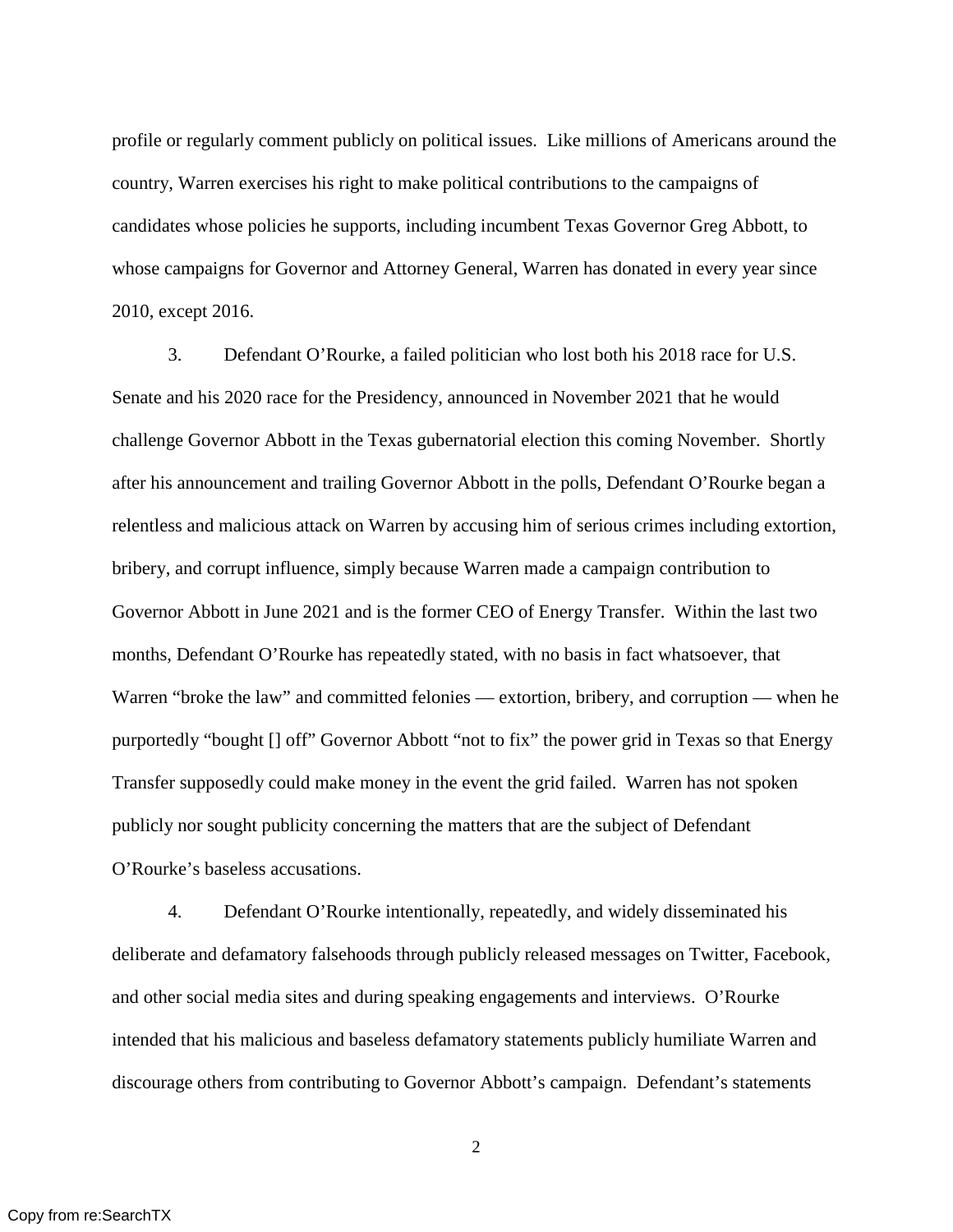that Warren has committed felonies in a purported effort to profit off the suffering of his fellow Texans are completely out of bounds for any speech, let alone as talking points for a candidate for the Governor of the State of Texas. The accusations go well beyond the sorts of vague and generalized accusations of political and corporate corruption that are often thrown around; rather, they focus on a particular person, a particular campaign contribution, at a specific point in time, and a particular purported favor done in exchange for the contribution. Defendant O'Rourke's malicious statements about Plaintiff Warren constitute defamation *per se.*

5. Plaintiff Warren has demanded that Defendant O'Rourke retract his defamatory statements, and cease and desist from hurling further defamatory falsehoods against Warren. However, to date, Defendant O'Rourke has refused to do so. Plaintiff Warren is forced to bring this action to stop Defendant O'Rourke's malicious attacks on his reputation.

#### **PARTIES**

6. Plaintiff, Kelcy Warren, is a private citizen and resident of San Saba County, in the State of Texas.

7. Defendant, Robert Francis O'Rourke, is an individual domiciled in the State of Texas and may be served at 1100 Los Angeles Drive, El Paso, Texas 79902 or wherever he may be found.

#### **JURISDICTION AND VENUE**

8. This Court has subject matter jurisdiction over this action because the amount in controversy exceeds the minimum jurisdictional limits of the Court. TX. CONST. ART. 5, § 8; TEXAS GOV'T CODE § 24.007. All causes of actions, claims and issues of law pertain to damages stated herein arise under and are brought pursuant to the laws of the State of Texas.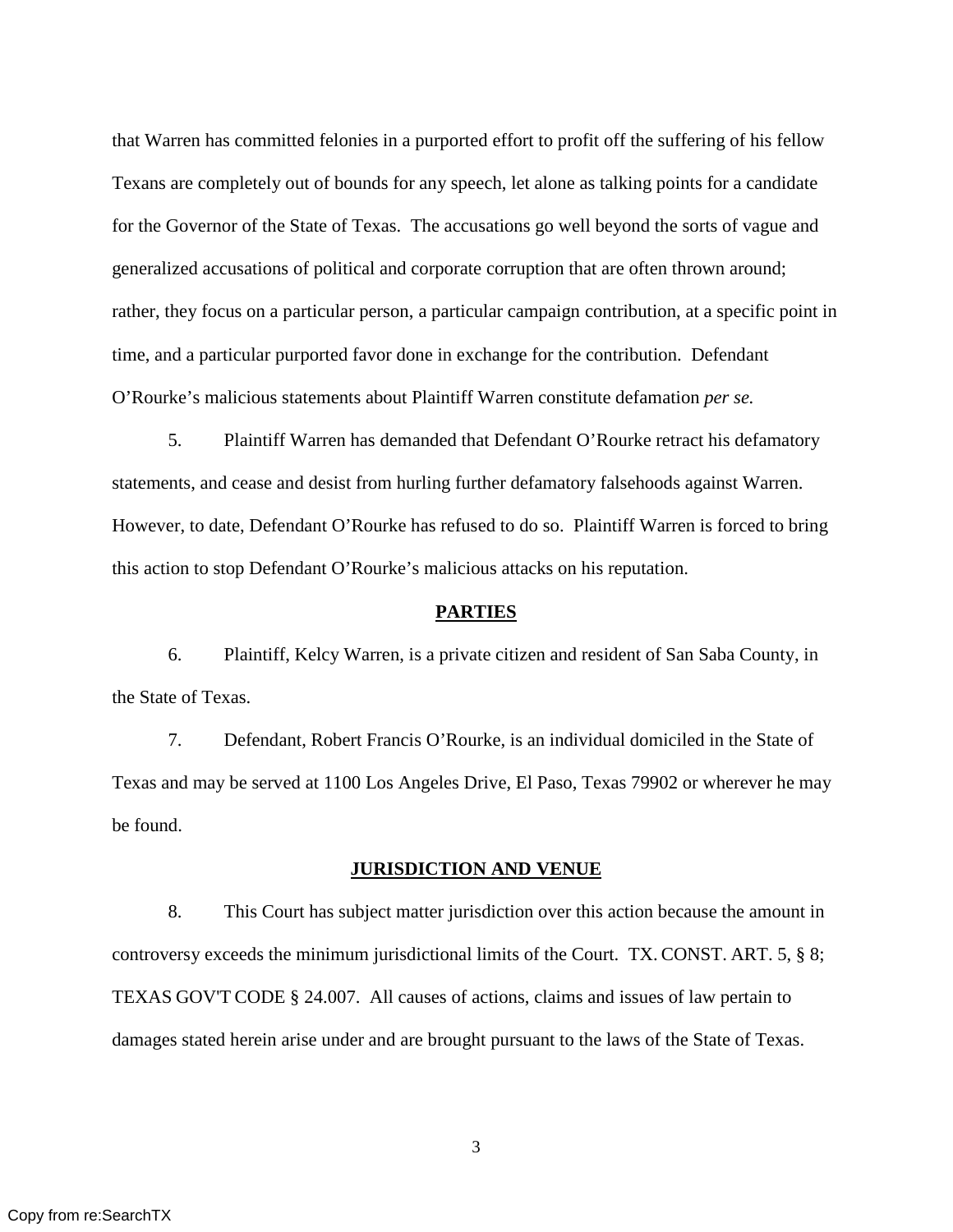9. This Court has personal jurisdiction over Defendant O'Rourke because he resides in the State of Texas.

10. Venue is mandatory for this action in San Saba County, Texas pursuant to TEX. CIV. PRAC. & REM. CODE ANN. § 15.017 because this is a suit for damages for libel, slander and defamation**,** which shall be brought in the county in which Plaintiff resided at the time of the accrual of the cause of action and Plaintiff resided in San Saba County, Texas at the time of the accrual of the causes of action asserted in this action.

#### **STATEMENT OF FACTS**

11. Plaintiff Warren is a private citizen with an established history of making political contributions in Texas, including contributions to Governor Abbott's campaigns for political office in every year from 2010 through 2020, except 2016. In June 2021, Warren made a \$1 million contribution to Governor Abbott's campaign, following Don Huffines' May 2021 announcement that he would challenge Governor Abbott in the Republican primary for the 2022 gubernatorial election in Texas. Following Huffines' announcement, observers noted that Huffines, a wealthy real estate developer and former Texas state senator, possessed "independent wealth [that] would allow him to run a bare-bones campaign, and he'd probably garner media attention as a well-known name in the primary."<sup>1</sup> At the time, there was also speculation as to other potential challengers for the Republican primary, including former U.S. congressman and then-Chair of the Republican Party in Texas, Allen West.<sup>2</sup> Mr. West did, in fact, announce his own candidacy on July 4, 2021. Though incumbent Governor Abbott leads the Republican

<sup>1</sup> https://www.statesman.com/story/news/politics/state/2021/05/10/texas-election-2022-don-huffines-greg-abbottrepublican-primary/5020561001/

<sup>2</sup> *Id.*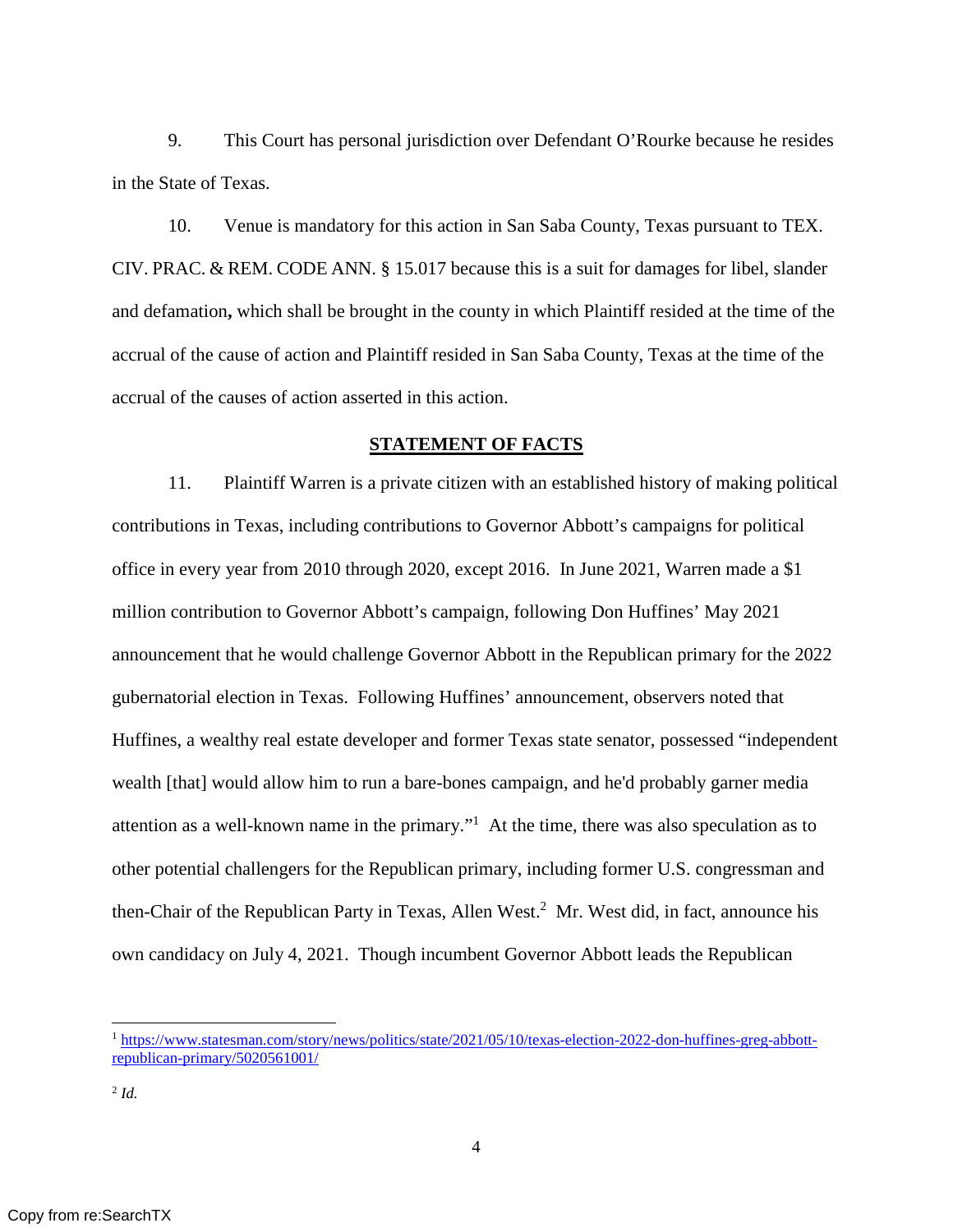primary polls with approximately 60% of the primary voters, the challenges from Huffines and West have made this primary much more competitive than the Republican primaries in the 2014 and 2018 elections, when Governor Abbott faced no significant primary challengers and received over 90% of the primary vote.

12. Defendant O'Rourke is a failed candidate for U.S. Senate and the Presidency. On November 15, 2021, he announced that he would be running for governor of Texas in the November 2022 election, in an effort to unseat incumbent Governor Greg Abbott. Badly behind in the polls after he announced his candidacy and with winter approaching, and seeking to capitalize off the unprecedented storm in Texas the prior winter,<sup>3</sup> Defendant O'Rourke blamed Governor Abbott for the power plant failures during that storm and predicted further similar failures based on the malicious and false (not to mention absurd) statement that Governor Abbott decided not to protect Texas's energy grid because Warren paid him not to do so.

13. This statement is not only false, but (like all Defendant's defamatory statements described below) it completely ignores the roles that ERCOT, PUC, and the Texas Legislature play in the management of Texas' power grid and the oversight thereof and ignores the fact that Energy Transfer and Plaintiff Warren have never owned or operated the electric generation plants which are part of the Texas power grid.

 $3\,$  In February 2021, a series of major winter storms caused record-low temperatures and snowfall throughout Texas and other parts of the country. The U.S. Department of Commerce's National Oceanic and Atmospheric Administration called these storms an "unprecedented and historical eight-day period of winter weather…across South-Central Texas." In Texas, the Electric Reliability Council of Texas ("ERCOT") manages the flow of Texas' power supply, governed by a board of directors and subject to oversight by the Public Utility Commission of Texas ("PUC") and the Texas Legislature. In July 2021, Governor Abbott ordered the PUC to "take immediate action to improve electric reliability across the state." Earlier this year, before the first winter storm in Texas in 2022, ERCOT's interim Chief Executive Officer explained that ERCOT has "been working for the last year to make sure that this grid is more reliable than it ever has been in the past and it is." During the February 2022 winter ice storms, "despite near-record electricity demand," the Texas grid held up, as ERCOT maintained 17,000 megawatts of excess capacity – enough extra electricity to power 3 million homes. https://dfw.cbslocal.com/2022/02/04/texas-gridheld-up-this-time-with-enough-extra-capacity-to-power-3-million-homes/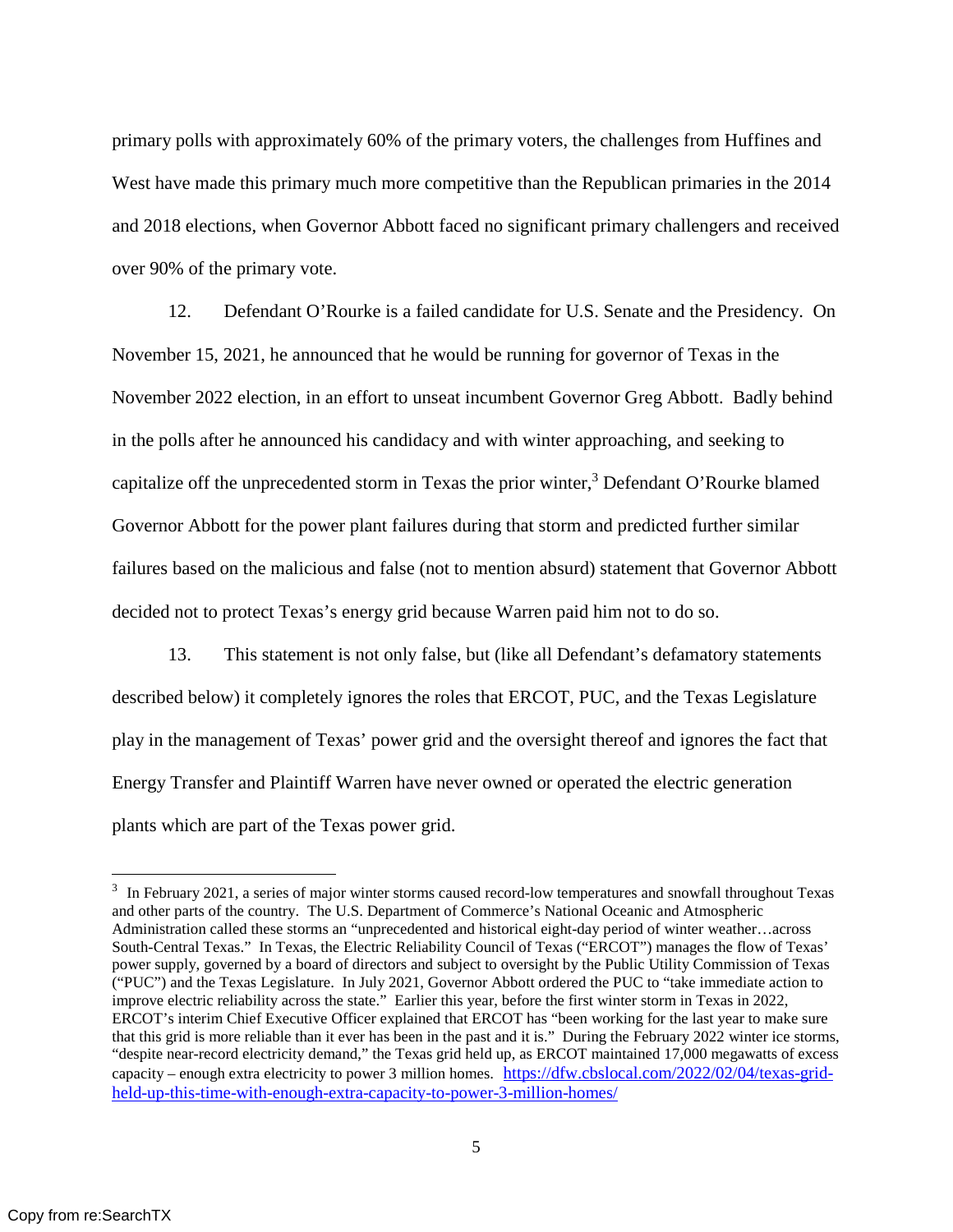14. Beginning in late December 2021, Defendant has leveled a defamatory campaign against Plaintiff, repeatedly stating, with actual malice and reckless disregard of the truth, and without any basis, that Plaintiff, a private citizen who has not spoken publicly nor sought publicity concerning the matters that are the subject of Defendant O'Rourke's baseless accusations, has committed the felonies of extortion, bribery, and corrupt influence.

15. On December 30, 2021, Defendant O'Rourke retweeted a tweet by Governor Abbott, in which the governor stated that Texas power plants were "good to go" to protect Texas against cold weather. Defendant O'Rourke added the following defamatory claim on top of the re-tweeted message: "We won't be 'good to go' until gas supply companies are ready for cold weather. But you left them off the hook b/c gas CEOs like Kelcy Warren donated millions to your reelection campaign after the grid failure."<sup>4</sup>

16. A few days later, on January 4, 2022, Defendant O'Rourke claimed that Texans who lost their lives in the February 2021 natural disaster "were killed by the incompetence and corruption of Abbott,"<sup>5</sup> who he claimed "hasn't required gas CEOs to do anything" to protect against extreme weather "because they've donated millions to [Abbott's] campaign."<sup>6</sup> This tweet was less than a week after the tweet in which Defendant O'Rourke specifically identified Plaintiff Warren (and only Plaintiff Warren) as a "gas CEO." *See supra* ¶ 15.

17. On January 20, 2022, Defendant O'Rourke tweeted that gas supply companies "bought [Abbott] off,"7 and along with that defamatory claim, Defendant O'Rourke retweeted an

<sup>4</sup> https://mobile.twitter.com/BetoORourke/status/1476666390635495436

<sup>5</sup> https://mobile.twitter.com/BetoORourke/status/1478485133485391877

<sup>6</sup> https://mobile.twitter.com/BetoORourke/status/1478485135049777157

<sup>7</sup> https://mobile.twitter.com/BetoORourke/status/1484190554275692546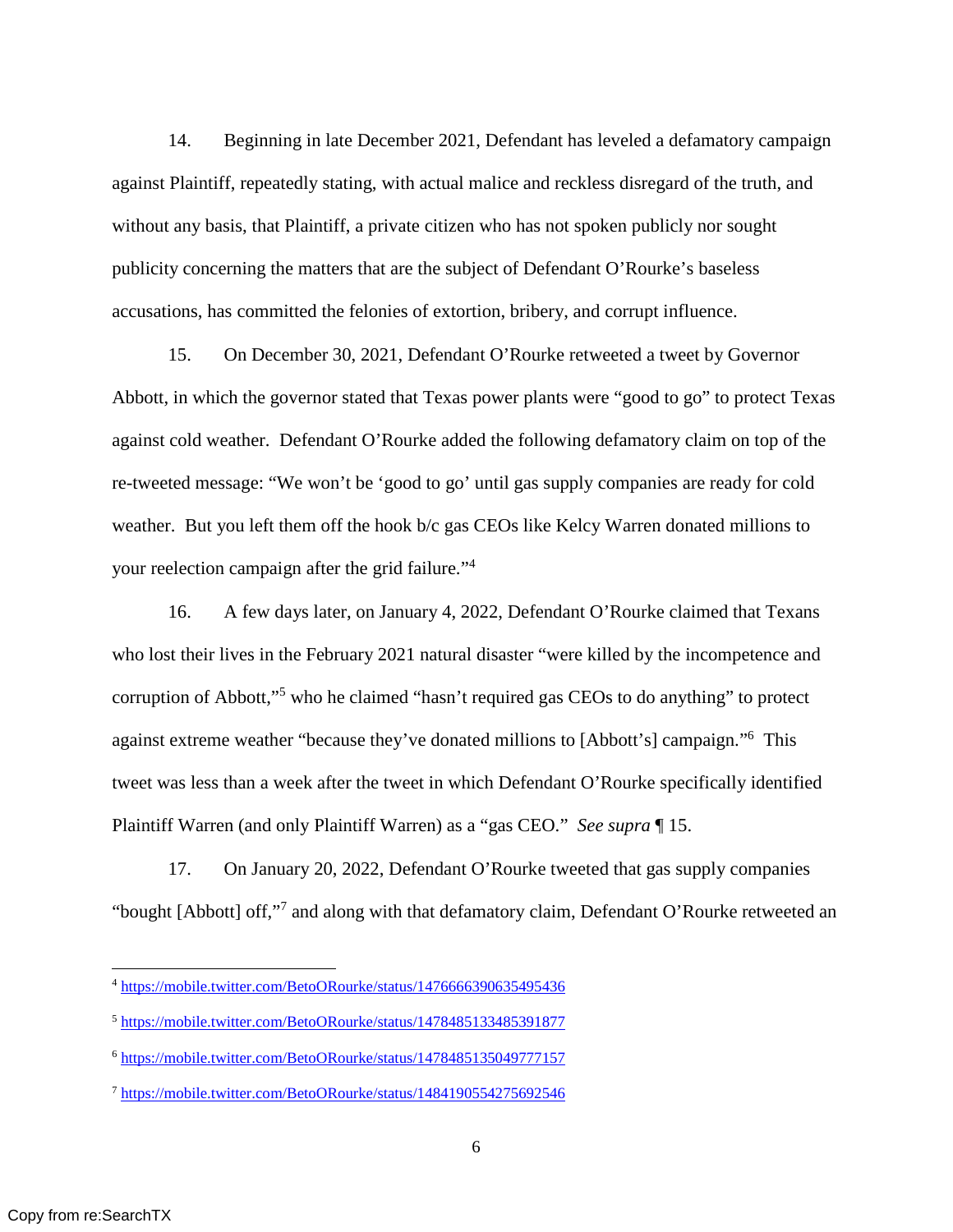article about Energy Transfer, the company with which Warren is affiliated. Less than two hours later, Defendant O'Rourke tweeted that Governor Abbott did not fix the grid because "the CEOs of [gas-supply] companies are his largest campaign contributors."<sup>8</sup>

18. Less than two hours after that, in his third tweet of the day attacking Plaintiff, Defendant O'Rourke explicitly accused Plaintiff Warren of the crimes of "extortion" and "corrupt" influence<sup>9</sup>:

<sup>8</sup> https://mobile.twitter.com/BetoORourke/status/1484216295361060867

<sup>9</sup> https://mobile.twitter.com/BetoORourke/status/1484241368595763201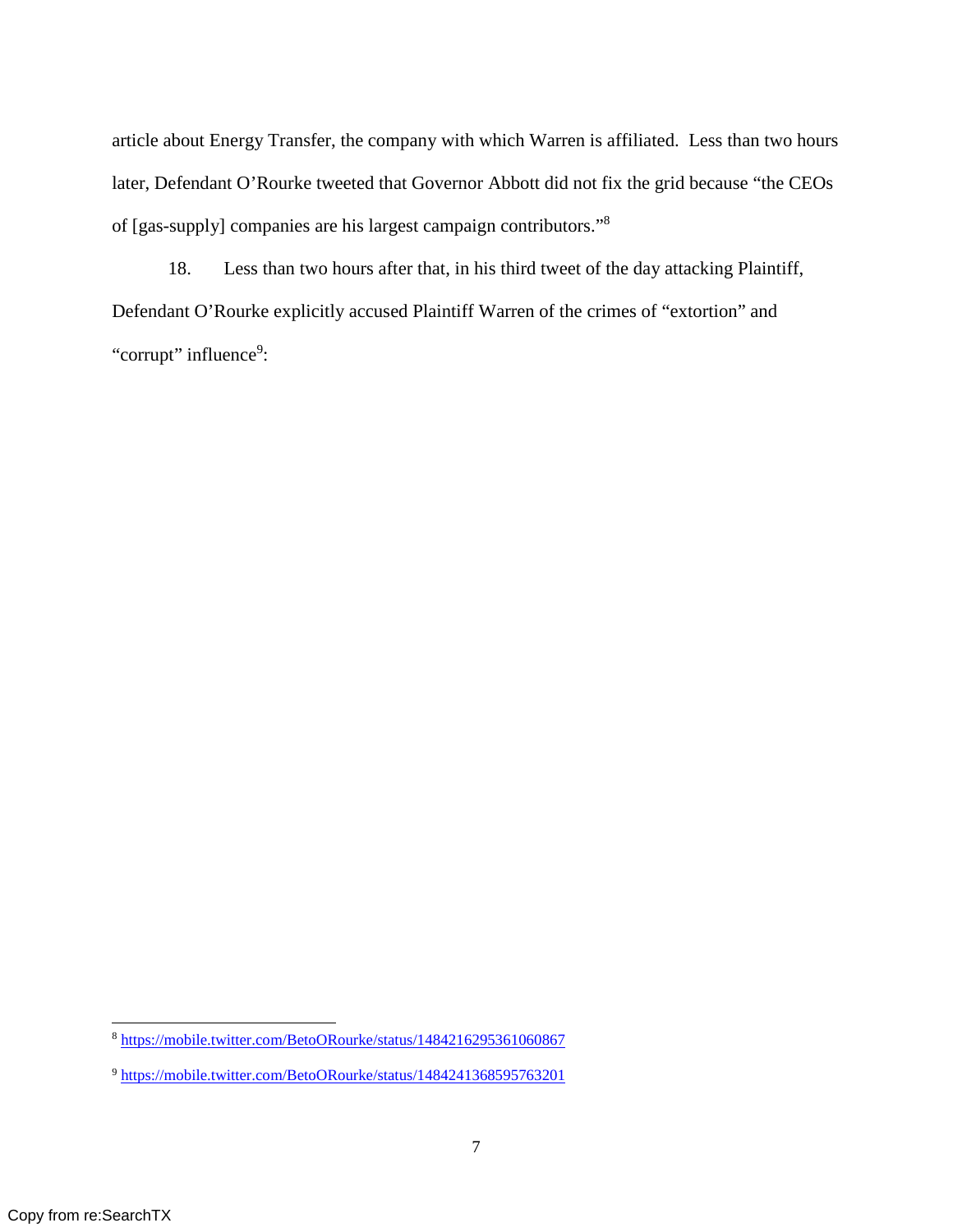#### $\leftarrow$ **Tweet**

Beto O'Rourke @BetoORourke

 $\cdots$ 

Gas company Energy Transfer Partners says: "give us \$22M or we cut the power for Texans."

That's extortion.

Abbott isn't stopping them because their CEO bought him off with a \$1M check.

That's corrupt.

I will fix the grid & hold extortionists and corrupt officials to account.

WFAA<sup>2</sup> @wfaa · Jan 20 A fight is unfolding between two Texas energy giants, and power to 400,000 homes is being used as leverage. wfaa.com/article/news/l... 2:08 PM · Jan 20, 2022 · Twitter for iPhone 1,673 Retweets 72 Quote Tweets 4,623 Likes Q  $\circlearrowleft$ 凸 乜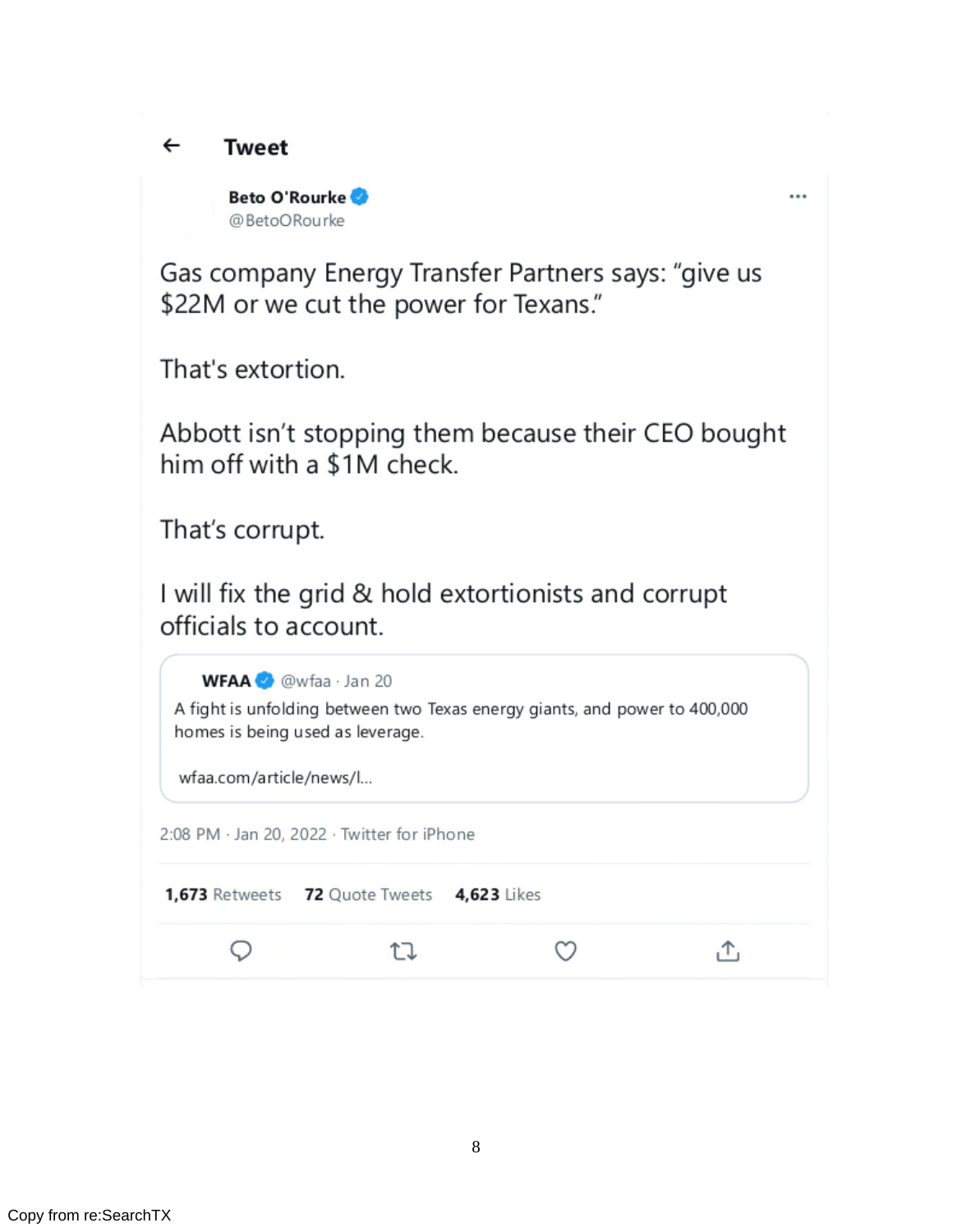19. On February 1, 2022, with the first major winter storm of the year approaching Texas, Defendant O'Rourke stated that Plaintiff Warren paid Governor Abbott not to fix the electricity grid. $10$ 

20. On February 4, 2022, Defendant O'Rourke again stated that Warren and others engaged in "corruption" in a tweet with which he posted a video of himself explicitly stating that "they broke the law" and "paid off Greg Abbott[.]"<sup>11</sup> In another tweet later that day, Defendant O'Rourke stated that "[e]nergy executives robbed us while Texans froze to death" and "Abbott let it happen because they gave him a cut."<sup>12</sup> The same day, Defendant O'Rourke also posted a long video on his Facebook page in which he stated that Abbott "was paid not to [weatherize the grid]. Kelcy Warren's company Energy Transfer Partners made \$2.4 billion over those five days that people were dying and suffering in the state of Texas…following that winter storm he wrote Greg Abbott a \$1 million check. Looks a lot like a bribe to me."<sup>13</sup>

21. The next day, February 5, 2022, Defendant O'Rourke tweeted a video of himself referring to \$4.6 million in campaign contributions that Governor Abbott received from "the energy industry, the same people who did not want their equipment weatherized" and then reiterated his claim from the prior day that "it looks a lot like a bribe to me." The tweet accompanying the video stated, in full: "Why hasn't Abbott done everything in his power to fix the power grid? Corruption."<sup>14</sup>

<sup>10</sup> https://www.youtube.com/watch?v=PvBODr3Mh40

<sup>11</sup> https://mobile.twitter.com/BetoORourke/status/1489667156631511043

<sup>12</sup> https://mobile.twitter.com/BetoORourke/status/1489788837240975360

<sup>13</sup> https://www.facebook.com/betoorourke/videos/498764985011316

<sup>&</sup>lt;sup>14</sup> https://mobile.twitter.com/BetoORourke/status/1490069303089106946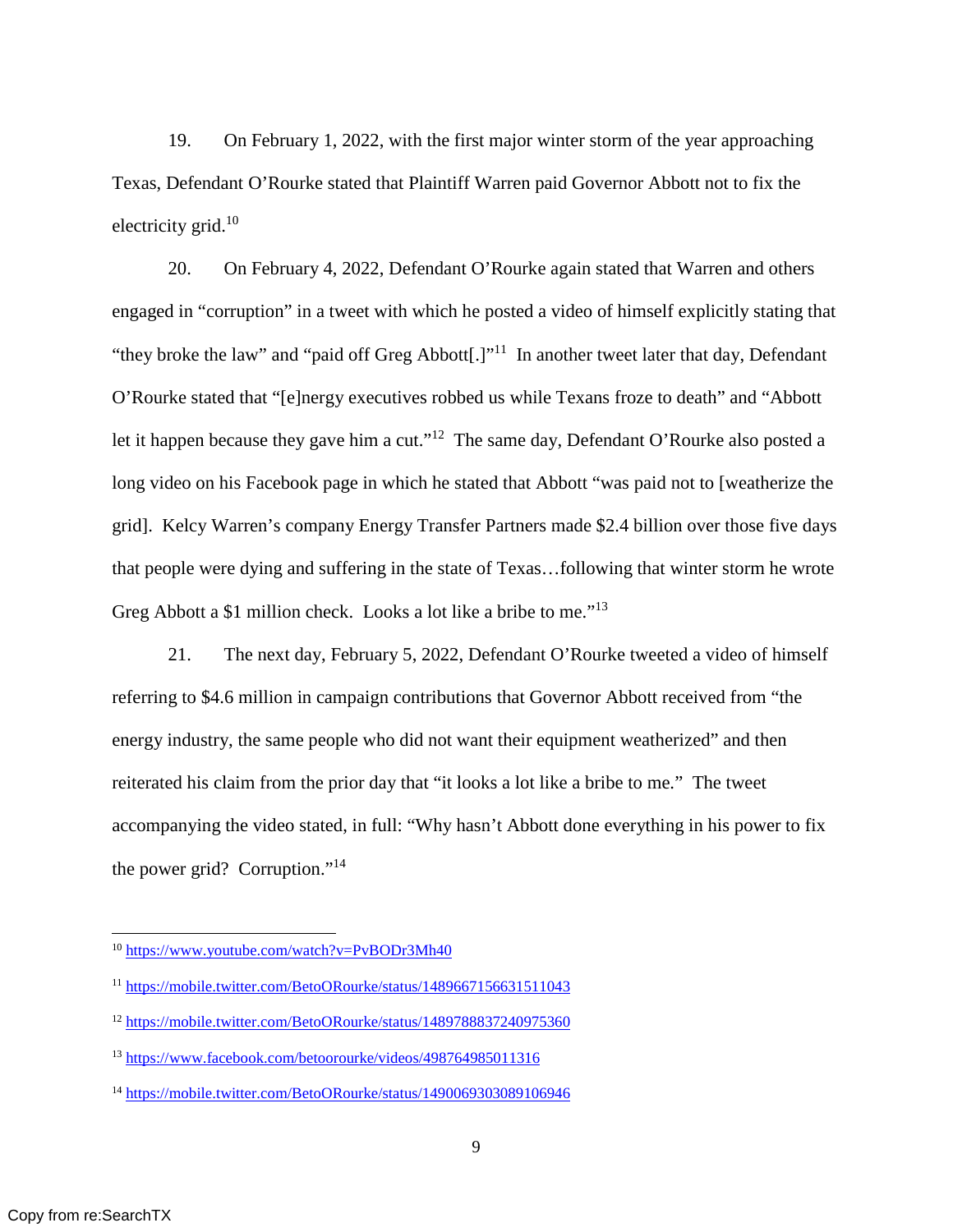22. The next day, February 6, 2022, Defendant O'Rourke tweeted that "[g]as corporations made \$11 billion by robbing Texans as they literally froze to death in their own homes," and in a video he posted of himself accompanying the tweet, he stated that if he becomes governor, he will "seek justice from those who defrauded the people of this state."<sup>15</sup> Later that day, Defendant O'Rourke tweeted that "Abbott got paid off not to fix the grid" and in a video of himself accompanying the tweet made the same claim.<sup>16</sup>

23. The next day, February 7, 2022, Defendant O'Rourke tweeted a video of himself discussing the tragic story of a man who suffered frostbite brought on by the "unprecedented" February 2021 storm. Defendant O'Rourke stated that "[t]his was no Act of God or Mother Nature," and instead blamed that tragic story and hundreds of lost lives on Governor Abbott and "his donors in the gas industry." In the video, Defendant O'Rourke also said "[l]et's make sure there is justice, and consequences, for those who broke the  $\text{law}[\cdot]]^{17}$  The same day, a local news outlet in San Antonio reported that Defendant O'Rourke accused Plaintiff Warren of bribing Governor Abbott.<sup>18</sup>

24. On February 10, 2022, Defendant O'Rourke retweeted the defamatory claim that Plaintiff Warren bribed Governor Abbott.<sup>19</sup> At a stop in San Antonio on that day, Defendant O'Rourke stated that Plaintiff Warren bribed Governor Abbott and "paid Abbott to do nothing."

<sup>15</sup> https://mobile.twitter.com/BetoORourke/status/1490354861698920454

<sup>16</sup> https://mobile.twitter.com/BetoORourke/status/1490455331239079943

<sup>17</sup> https://mobile.twitter.com/BetoORourke/status/1490709700932943872

<sup>18</sup> https://woai.iheart.com/content/2022-02-07-orourke-abbott-accepted-bribe-from-energy-billionaire/

<sup>19</sup> https://mobile.twitter.com/JeremySWallace/status/1491851477207375872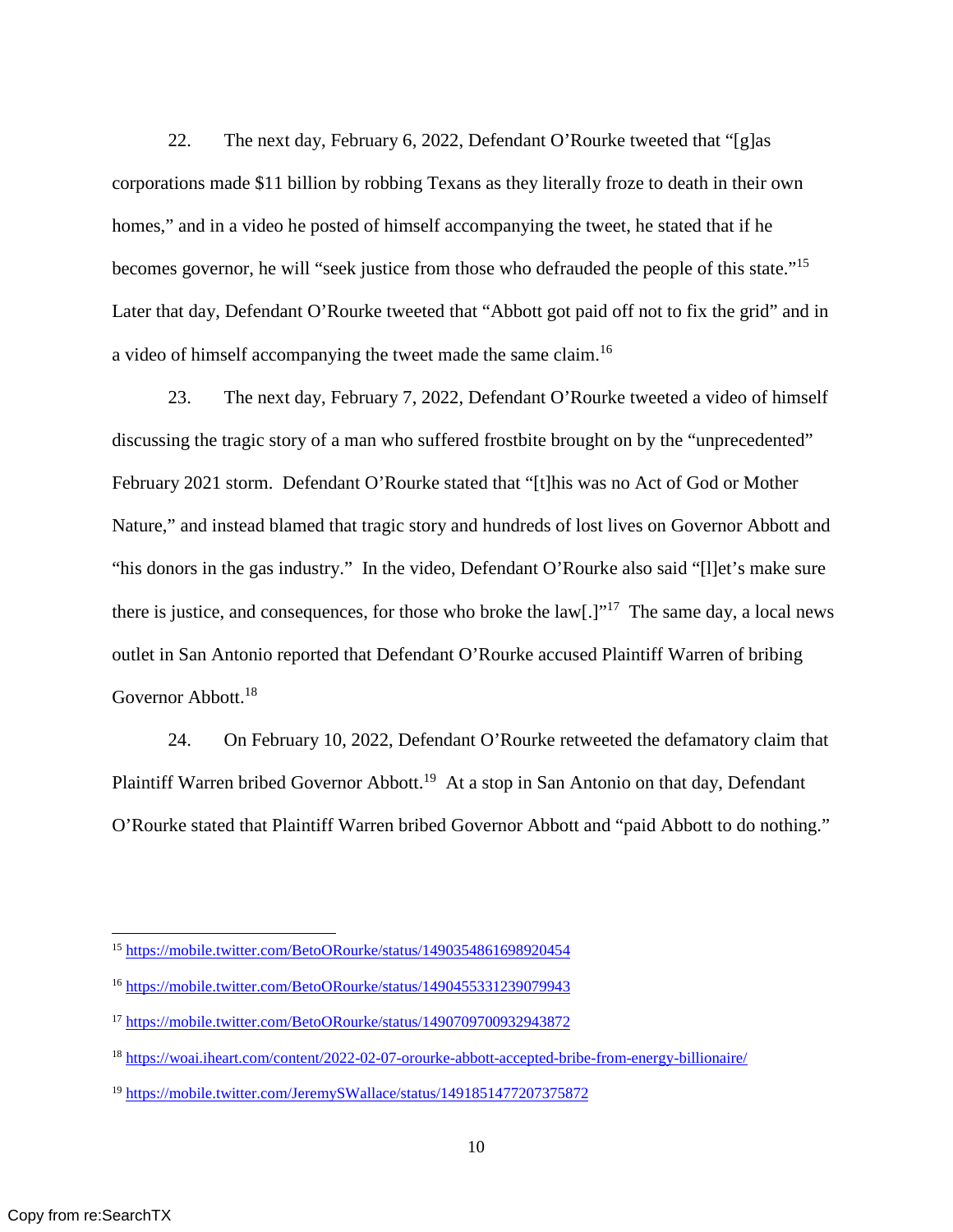Defendant O'Rourke posted a video of the speech containing those statements to his Facebook page.<sup>20</sup>

25. On February 14, 2022, after Plaintiff Warren demanded a retraction and that he cease and desist from making defamatory statements regarding Warren, Defendant O'Rourke responded by maliciously releasing a campaign ad in which he reiterated the defamatory accusations described above. In that video, Defendant specifically named Plaintiff Warren and his company, and claimed "Why did Greg Abbott not fix the grid? They paid him not to fix the grid." $^{21}$ 

26. Defendant O'Rourke's deliberately false statements that Plaintiff Kelcy Warren committed serious crimes including extortion, bribery, and corrupt influence are baseless and malicious lies which sought to publicly humiliate Plaintiff Warren. Defendant O'Rourke should be held liable for his lies and forced to pay for the damage he has caused.

#### **CAUSES OF ACTION**

#### **Defamation, Libel, and Slander**

27. Plaintiff Warren incorporates by reference all of the preceding paragraphs as if fully set forth herein.

28. Defendant O'Rourke published the foregoing statements of purported fact referring to Plaintiff Warren.

29. The foregoing statements by Defendant O'Rourke were false in their particular details and in their essence in the entire context in which they were made.

<sup>20</sup> https://www.facebook.com/betoorourke/videos/4389568934482152/

<sup>21</sup> https://mobile.twitter.com/BetoORourke/status/1493232016359403520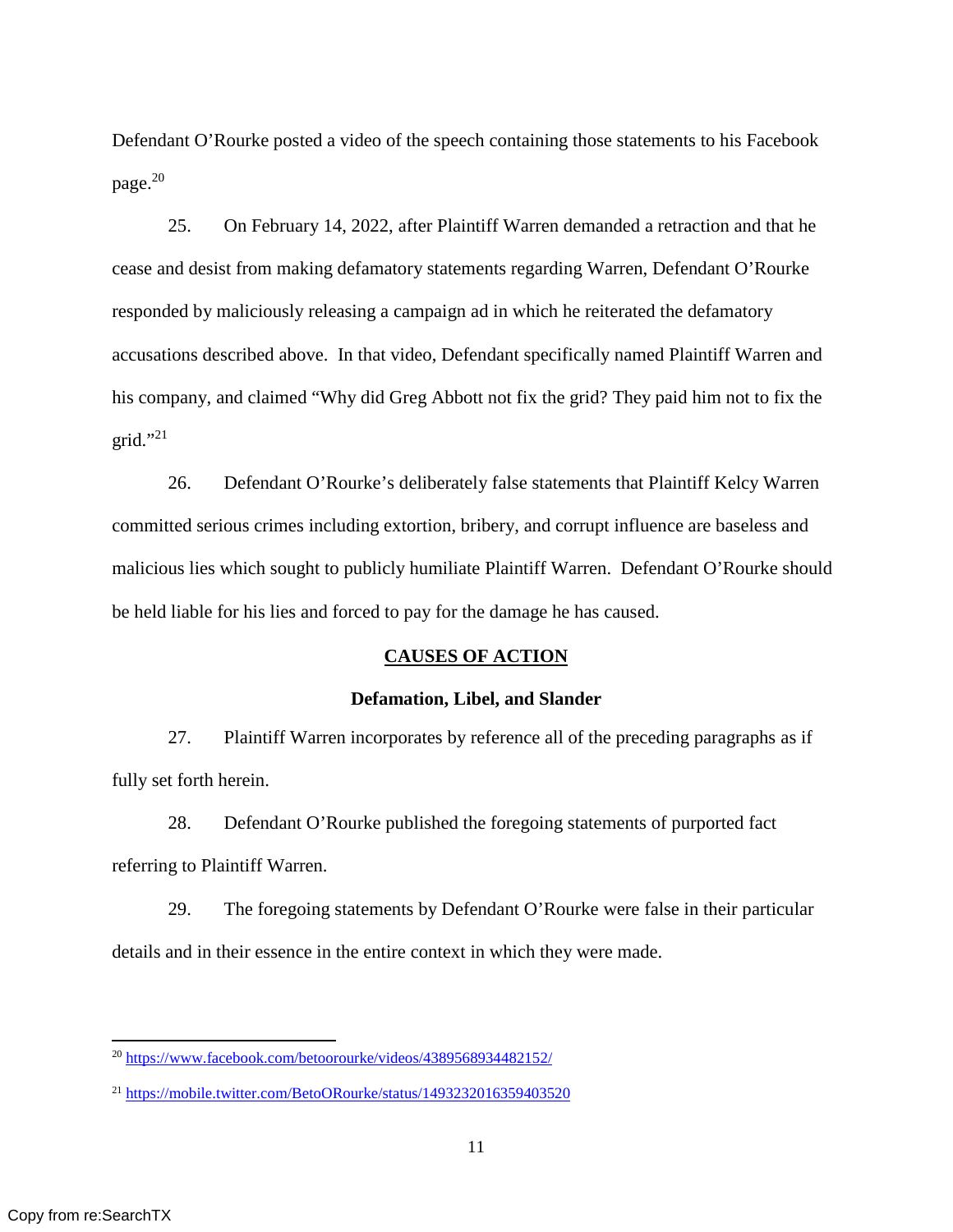30. The foregoing statements by Defendant O'Rourke were defamatory, libelous and slanderous (collectively, "defamatory" or "defamation") and in making the statements, Defendant O'Rourke acted with actual malice, and with knowledge of the falsity of the defamatory statements, or at least with reckless disregard of their falsity by purposefully avoiding the truth, making inherently improbable assertions and, in fact, lying about Plaintiff Warren's commission of what are serious crimes in the State of Texas.

31. The foregoing defamatory statements by Defendant O'Rourke were not privileged.

32. The foregoing defamatory statements by Defendant constitute defamation *per se* in that they falsely state that Plaintiff Warren committed the crimes of extortion, bribery, and corrupt influence, and in that they plainly accuse Plaintiff Warren of breaking the law.

33. The foregoing defamatory statements by Defendant O'Rourke injured Plaintiff Warren's reputation and exposed him to public hatred, animus, contempt or ridicule, or financial injury. These false statements were made with the intent to impeach Plaintiff Warren's honesty, integrity, virtue, or reputation and thereby expose him to financial injury. The defamatory statements are therefore defamatory *per se*.

34. The foregoing defamatory statements by Defendant O'Rourke have injured Plaintiff Warren in his vocation, occupation, and profession and are therefore defamatory *per se*.

35. A reasonable reader would understand that all of foregoing statements referred to Plaintiff Warren because, among other things, they referred to him by name or by affiliation or as the Chief Executive Officer of Energy Transfer.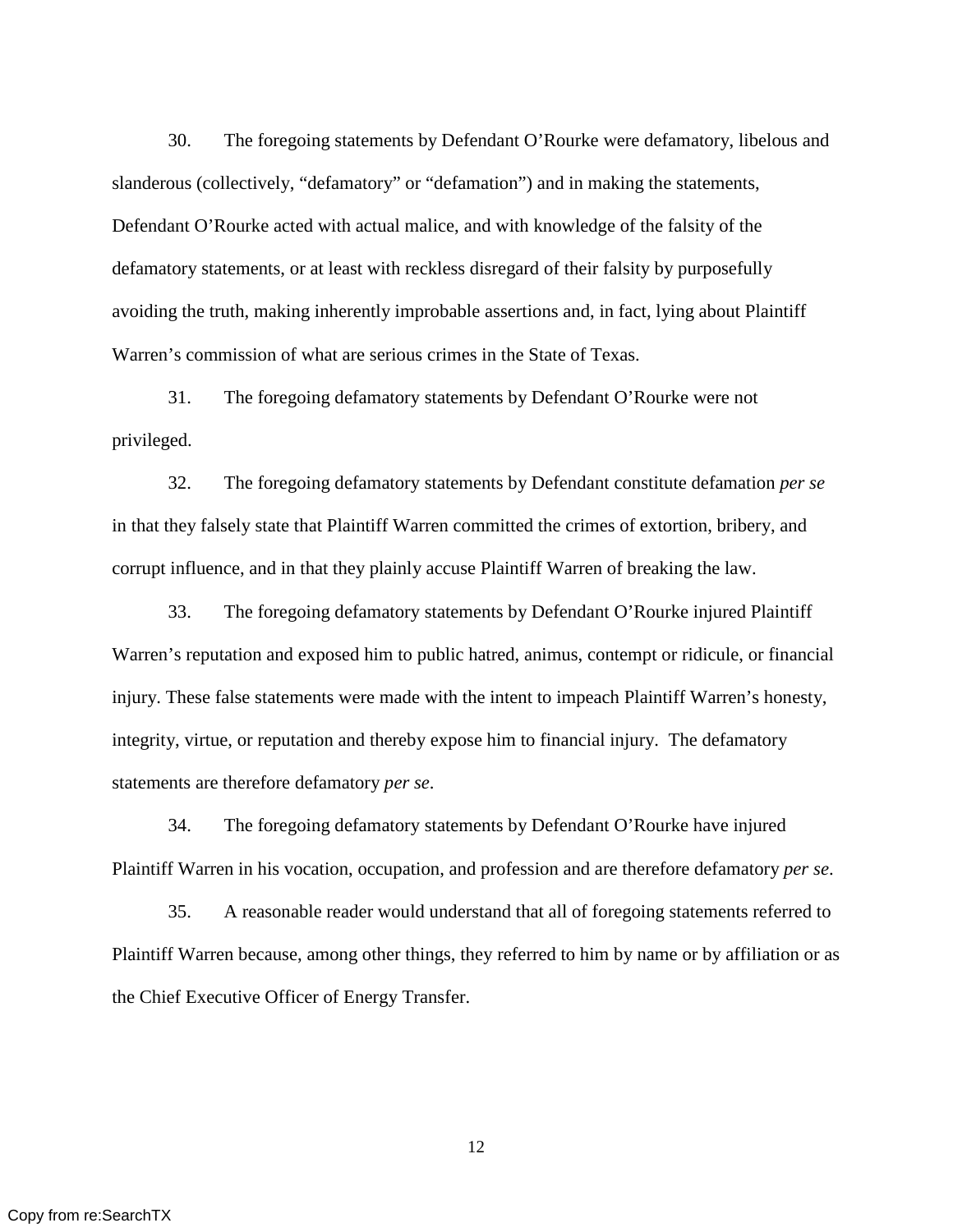36. Defendant O'Rourke has failed to retract the defamatory statements, though he was requested to do so, and he has failed to exercise ordinary care to prevent the foreseeable republication of the foregoing written and published defamatory statements.

37. Defendant O'Rourke is strictly liable for the damages caused by his defamatory statements. Alternatively, Defendant O'Rourke was negligent with respect to the truth or falsity of the defamatory statements of purported fact. Alternatively, Defendant O'Rourke knew and knows that the defamatory statements of fact were false, or was reckless with regard to whether the statements of purported fact were false.

38. As a result of Defendant O'Rourke's defamatory statements, Plaintiff Warren suffered pecuniary injury and damages are presumed.

#### **DAMAGES**

39. Plaintiff Warren incorporates by reference all of the preceding paragraphs as if fully set forth herein.

40. Plaintiff Warren is entitled to nominal, general, actual and special damages resulting from Defendant O'Rourke's defamation**,** including compensation for injury to Plaintiff Warren's reputation.

41. Plaintiff Warren is also entitled to special and consequential damages, including specifically the pecuniary loss suffered because of Defendant O'Rourke's defamation.

42. In addition to the damages set forth above, Plaintiff Warren seeks to recover punitive or exemplary damages against Defendant O'Rourke for his conduct, which constitutes malice as described in Chapter 41 of the Texas Civil Practice & Remedies Code. Further, Defendant acted with a specific intent to cause injury to the plaintiff or conscious indifference to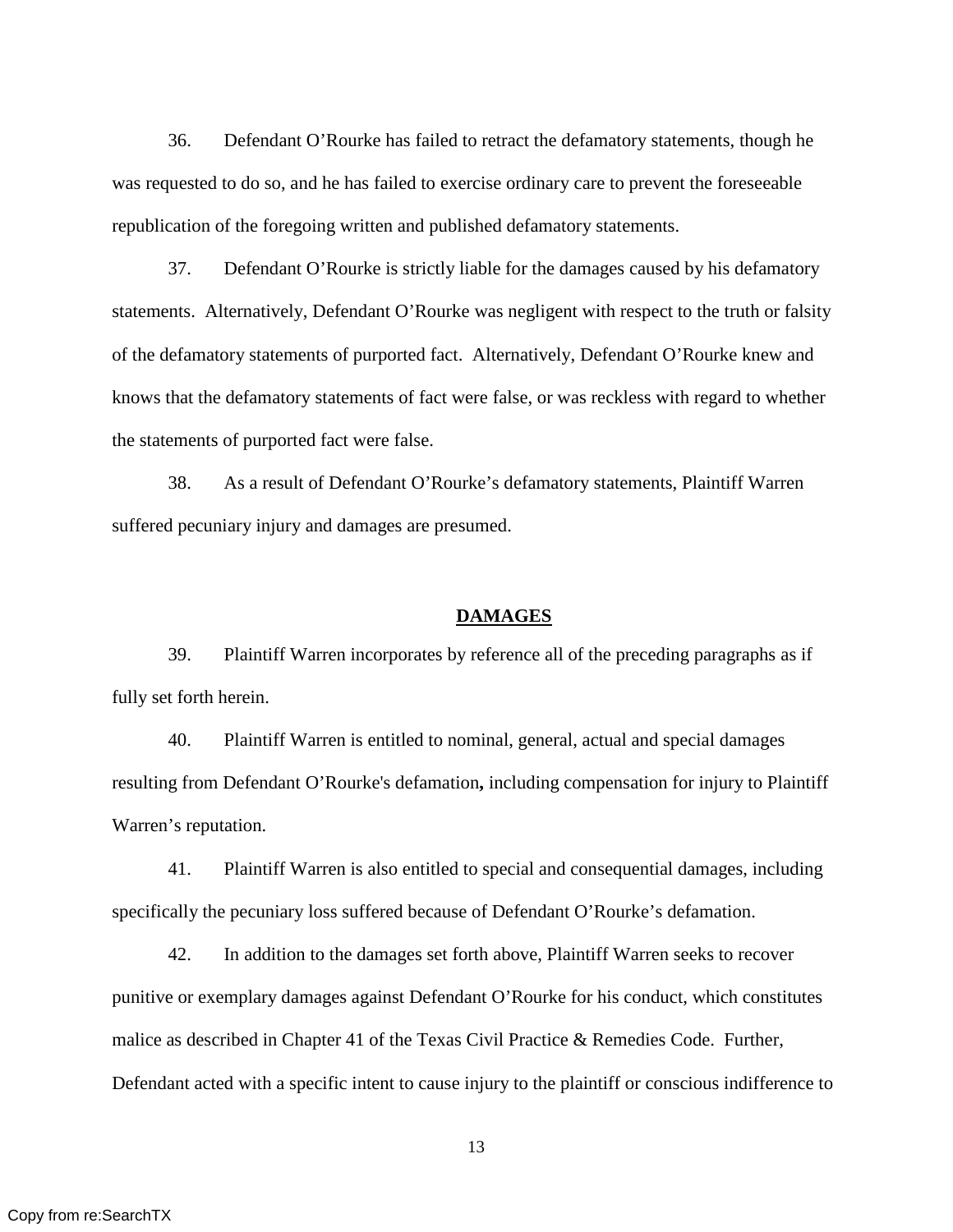the rights, safety, or welfare of the plaintiff with actual, subjective awareness that its conduct involved an extreme degree of risk of harm to Plaintiff Warren. Plaintiff Warren also seeks punitive and exemplary damages in order to punish and deter the outrageous conduct taken in heedless and reckless disregard for Plaintiff Warren's reputation and as a result of Defendant's conscious indifference in destroying his reputation.

## **JURY DEMAND**

43. Plaintiff Warren demands a jury trial on all issues so triable. Plaintiff Warren has deposited or intends to deposit with the Clerk of Court the required jury fee.

## **PRAYER FOR RELIEF**

 WHEREFORE, Plaintiff Warren prays that citation be issued and Defendant O'Rourke be served in this case and that upon trial of this matter, Plaintiff recover:

- a. Nominal, general, actual, special, consequential, exemplary, and punitive damages as described above, in an amount to be determined at trial, but in excess of the jurisdictional limits of this Court;
- b. The costs of litigation, including reasonable legal and consulting fees, expert witness fees, and any other costs deemed reasonable;
- c. Pre- and post-judgment interest at the maximum rate allowed by law;
- d. Such further and other relief, both general and special, at law or in equity, to which Plaintiff Warren may show himself justly to be entitled, or as this Court may deem appropriate; and
- e. Any other damages or other relief deemed just and proper.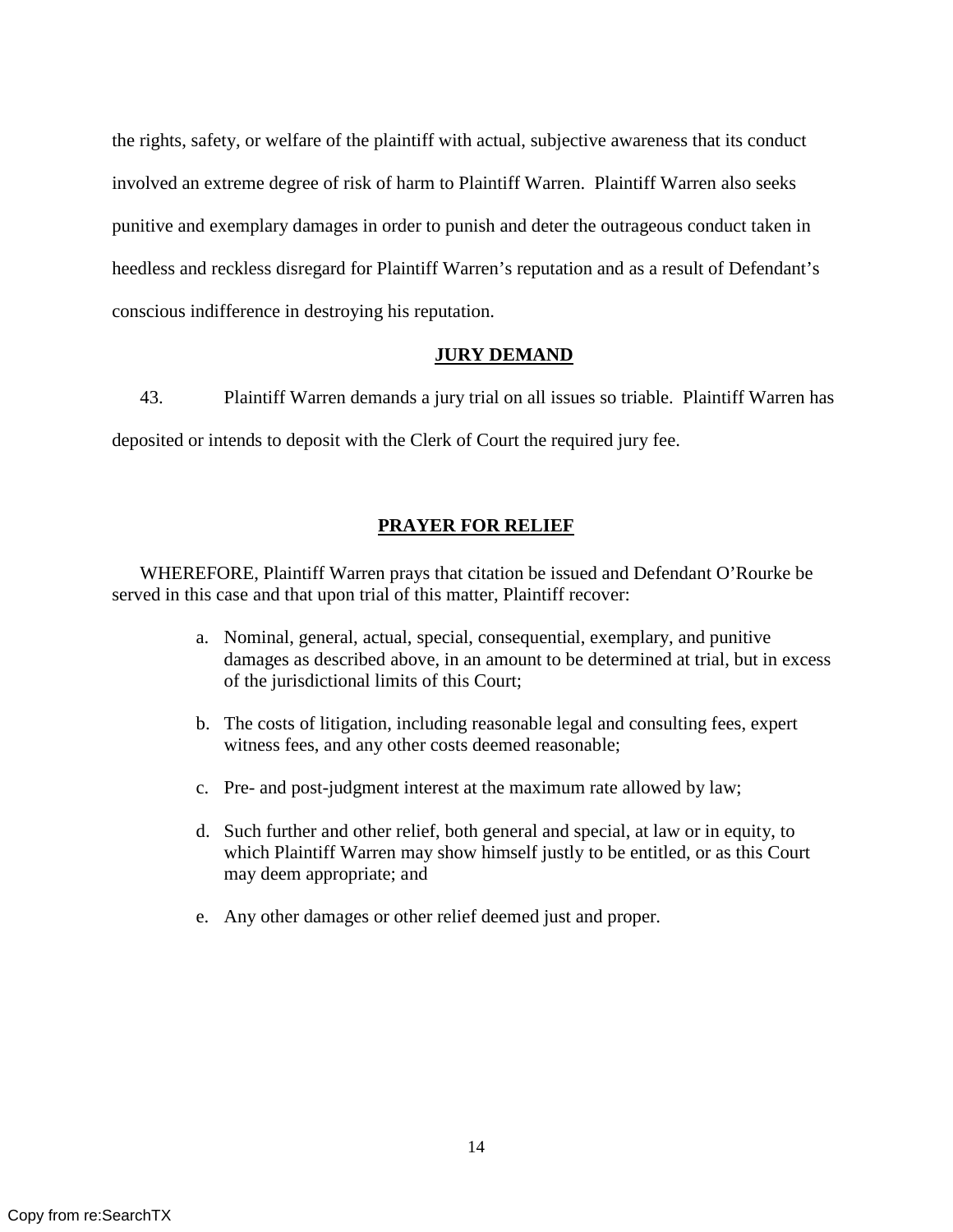Respectfully submitted,

## KASOWITZ BENSON TORRES LLP

By: */s/ Constantine Z. Pamphilis*  Constantine Z. "Dean" Pamphilis DPamphilis@kasowitz.com Texas Bar No. 00794419 1415 Louisiana Street, Suite 2100 Houston, TX 77002 Telephone: (713) 220-8800 Facsimile: (713) 222-0843/0940

 Daniel R. Benson DBenson@kasowitz.com New York Bar No. 1712223 *Pro Hac Vice Forthcoming*  1633 Broadway New York, New York 10019 Telephone: (212) 506-1700

*Attorneys for Plaintiff*